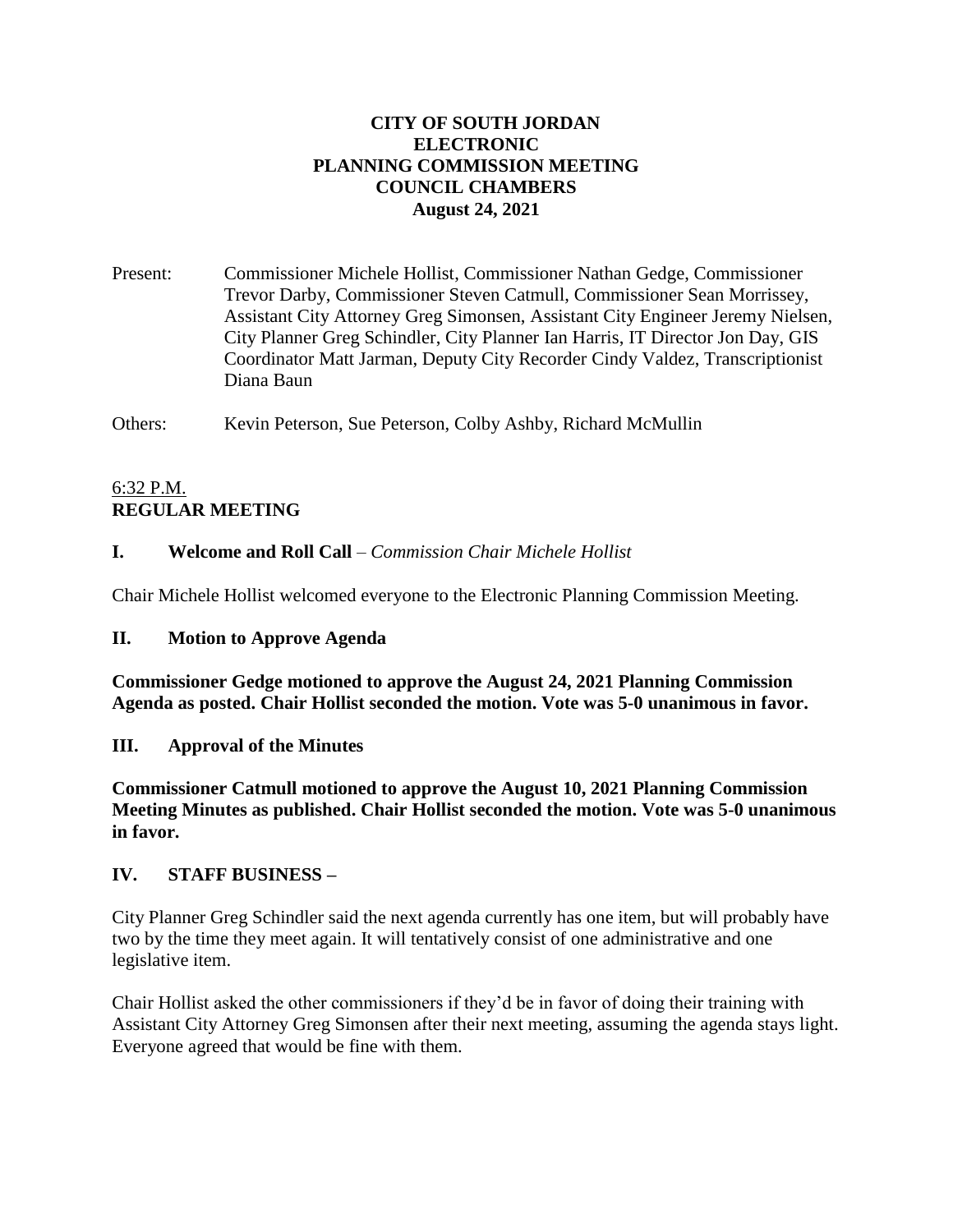#### **V. COMMENTS FROM PLANNING COMMISSION MEMBERS -** *None*

#### **VI. SUMMARY ACTION –** *None*

**VII. ACTION –** *None*

## **VIII. ADMINISTRATIVE PUBLIC HEARINGS –**

## **A. MY CHILDCARE ACADEMY CONDITIONAL USE PERMIT (AMENDMENT)**

| Location:  | 1325 W South Jordan Pkwy |
|------------|--------------------------|
| File No:   | PLCUP202100177           |
| Applicant: | Colby Ashby              |

City Planner Ian Harris reviewed background information from the Staff Report.

Commissioner Nathan Gedge asked staff if there has been an increase in accidents on Temple Drive since the daycare opened.

Assistant City Engineer Jeremy Nielsen said none that they have detected, and he added he has never had any complaints regarding the daycare's pick-up and drop-off.

Commissioner Gedge said he was concerned when this was brought forth last year and asked about the possibility of needing a curb on Temple Drive to prevent certain maneuvers. It appears things are still the same and this is not an issue currently, even with the higher enrollment.

Chair Michele Hollist asked if the drop-off/pick-up area had already been painted and designated as such.

Engineer Nielsen said based on the aerial view it is currently painted for pick-up/drop-off, but he suggested verifying with the applicant.

**Colby Ashby (Applicant) –** currently the designated area is striped and as far as he knows they have had no issues with traffic flow. They are increasing their size and space mostly for recreational use, opening a music room and offering sports and other activities during daycare hours. They are increasing with children, but no more than 22 cars at any given time; that shouldn't increase too much in terms of traffic flow. They currently have 55 stalls in total, including the five spots for the drive line.

Chair Hollist asked the applicant how they stagger arrivals.

Mr. Ashby said some parents have to go in earlier for work so it has naturally worked out that the cars are spread out. As far as capping how many people can come through, that isn't something they have set up, but they have kept an eye on it to watch for issues.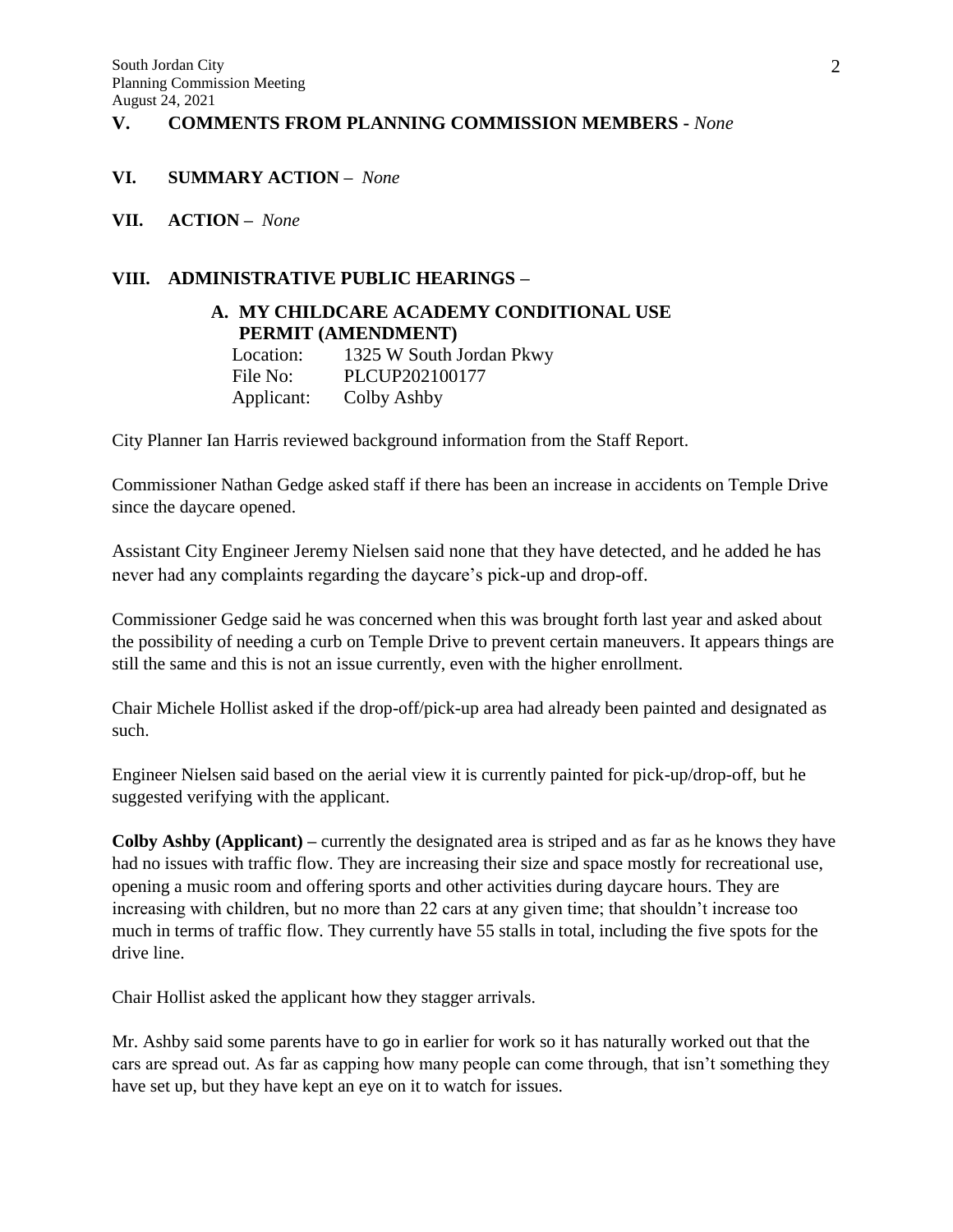Commissioner Steve Catmull asked if they have found having more people work from home has changed the patterns, some people coming in later or working from home part of the day.

Mr. Ashby said no, maybe a few but not enough to make a big difference.

Chair Hollist opened the hearing to public comment. There were no comments, hearing was closed.

# **Commissioner Gedge motioned to approve File No. PLCUP202100177 for My Childcare Academy's Conditional Use Permit Amendment Application with the following conditions:**

- **The applicant shall follow the proposed operation plan and maintain the existing circulation plan.**
- **Both the business owner and property owner shall proactively monitor and enforce the circulation plan and as may be further directed by the city.**

**Chair Hollist seconded the motion. Roll Call vote was 5-0, unanimous in favor.**

# **IX. LEGISLATIVE PUBLIC HEARINGS –**

### **A. AUBREY COVE REZONE**

| Location: | 9820 South 2700 West      |
|-----------|---------------------------|
| File No:  | PLZBA202100188            |
|           | Applicant: Kevin Peterson |

City Planner Greg Schindler reviewed the background information from the Staff Report.

Commissioner Nathan Gedge asked for Planner Schindler to explain "metes and bounds."

Planner Schindler said most likely, when it first became the 0.9 acres, a metes and bounds subdivision was something that could be recorded with the Salt Lake County Recorder's office. There probably was a larger parcel there at some point and someone sold off 0.9 acres and the county recorded it. The current house on the land is older, possible from the 1970s or earlier. In 1986 our code changed and all subdivisions had to go through the city, so this would have been done prior to that code going into effect. If it was divided close to or before 1978, everything in the city was zoned A-5, there were no single family zones at that time. After 1978 the first single family zones were created, the R1.8 and A1 zones; after a while the R2.5 zone was added.

Commissioner Gedge said knowing this helps them in the future if they get similar applications. He also asked to have this subject added to their training agenda for the next meeting.

Commissioner Steve Catmull referred to the map and pointed out the roads that will service these properties. He wondered how all of this will flow into 2700 West as that develops out.

Planner Schindler said the property being rezoned tonight will only have two lots on it, the property to the south with also have two lots. The property to the south is not being considered today for rezoning, it already has the R2.5 zone. Mr. Peterson's property, lots  $3 \& 4$ , are what is being rezoned tonight. The flag lot ordinance allows one access point between properties and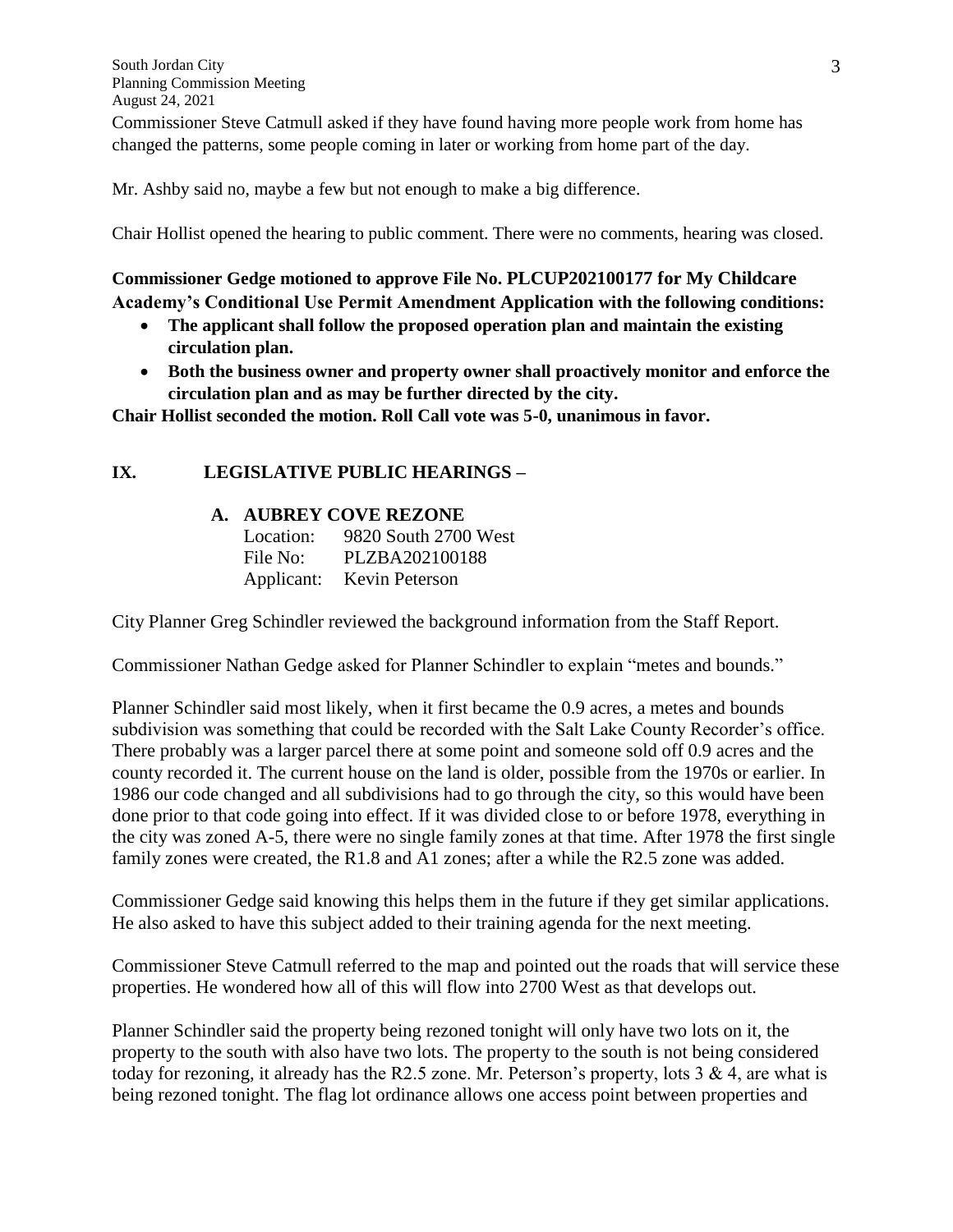South Jordan City Planning Commission Meeting August 24, 2021 they both have flag lots at the rear so they will be accessible. Lot 2 will keep its direct access to 2700 West, lot 3 will also have its own driveway; the drive aisle will serve mainly lots 1 and 4.

Commissioner Catmull noted the properties further to the south, they also look like they are larger than the R2.5.

Planner Schindler said they are larger. He was working for the city when the property on 9850 South was developed and they were able to build a home on that piece of property; he doesn't know of another way they could re-subdivide those areas. This area encompasses three current pieces of property, the original property was the one that fronts 2700 W, the smaller of the three was the next to develop, and then the one in-between was built last. The smaller lot has an access agreement to access the property. This was all done over 20 years ago.

Commissioner Catmull said it looks, to him, like those three properties have a stable interface with 2700 W so they won't likely be subdivided.

Planner Schindler said he doesn't believe any of them are large enough to subdivide in the R2.5 zone, and the property with the proper frontage on the street couldn't create a flag lot because it doesn't go back deep enough.

Commissioner Catmull asked if there were any concerns with the property's access proximity to the intersection.

Assistant City Engineer Jeremy Nielsen confirmed the distance from the lighted intersection at 9800 S and 2700 W to the proposed rezone area is about 270 feet, they had no concerns with the proposed driveway access.

Chair Michele Hollist asked the minimum lot size required in a R2.5 zone.

Planner Schindler replied 12,000 square feet.

Chair Hollist asked the purpose of showing them the subdivision plan when all they are doing is a rezone tonight.

Planner Schindler said a concept plan is required with every rezone per our code, however that concept plan is not binding.

Chair Hollist said she knows a flag lot can extend back to one additional property, she asked if this will be considered a single or double flag lot.

Planner Schindler said this access will be on Mr. Peterson's property, but it will provide access to the flag lot behind the other two and this type of access discourages multiple driveways leading up the flag lots. If the lot is large enough, they are allowed to have two flag lots; this could have been divided into three flag lots but it wasn't large enough for that.

The applicant did not have anything to add to the Staff Report.